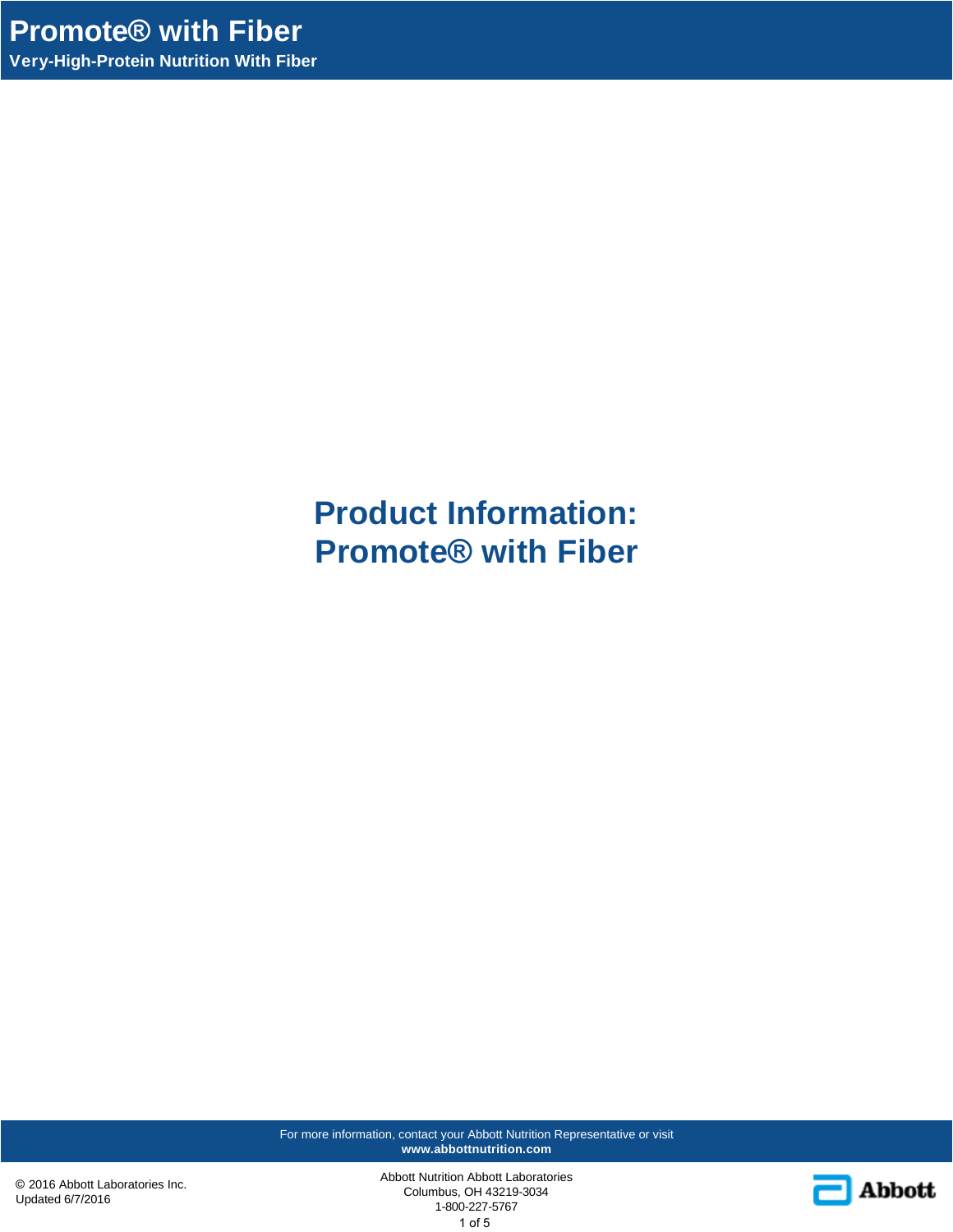# **Promote® with Fiber**

**Very-High-Protein Nutrition With Fiber**

- l PROMOTE WITH FIBER is a complete, balanced, very-high-protein, and fiber-fortified formula for patients who need a higher proportion of calories from protein. It is ideal for patients with low caloric and/or wound-healing needs and those at risk for proteinenergy malnutrition or pressure ulcers.
- l For tube or oral feeding.
- l For supplemental or sole-source nutrition.
- l Use under medical supervision.
- l Very high in protein (25% of Cal, 14.8 g/8 fl oz) from sodium and calcium caseinates and soy protein isolate. Protein is needed for lean body mass maintenance and repair.
- l Fiber blend of 85% oat fiber and 15% soy fiber to provide a product low in viscosity and high in dietary fiber (14.4 g/L). Fiber helps moderate bowel function.
- l Meets or exceeds 100% of the RDI for 24 essential vitamins and minerals in 1000 Cal (1 Liter).
- l Fat blend has safflower, MCT, soy oils and soy lecithin. Patients who absorb lipids improperly may benefit from consuming a formula that contains medium-chain triglycerides (MCTs) as part of the fat source.
- 1 1 Cal/mL.
- l Halal.
- l Kosher.
- l Gluten-free.
- l Suitable for lactose intolerance.

# **Safety Precautions**

- l Not for IV use.
- l Not for people with galactosemia.
- l **Feeding sets are for single-patient use only. Use clean technique to avoid set and/or product contamination**

### **Ingredients**

#### **Liquid Vanilla:**

Water, Corn Maltodextrin, Sodium & Calcium Caseinates, Soy Protein Isolate, Sugar (Sucrose), Soy Oil, Oat Fiber, Medium-Chain Triglycerides, Safflower Oil, Natural & Artificial Flavors, Calcium Phosphate, Soy Fiber, Magnesium Phosphate, Potassium Citrate, Sodium Citrate, Potassium Chloride, Soy Lecithin, Ascorbic Acid, Choline Chloride, Taurine, L-Carnitine, Gellan Gum, Zinc Sulfate, dl-Alpha-Tocopheryl Acetate, Ferrous Sulfate, Niacinamide, Calcium Pantothenate, Manganese Sulfate, Cupric Sulfate, Thiamine Chloride Hydrochloride, Pyridoxine Hydrochloride, Riboflavin, Vitamin A Palmitate, Beta-Carotene, Folic Acid, Biotin, Chromium Chloride, Sodium Molybdate, Potassium Iodide, Sodium Selenate, Phylloquinone, Cyanocobalamin, and Vitamin D3.

**Allergens:** Contains milk and soy ingredients.

## **Availability**

| <b>List Number</b> | <b>Item</b>                                                                    |
|--------------------|--------------------------------------------------------------------------------|
| 51872              | Promote With Fiber Ready-to-Drink Vanilla / 8-fl-oz (237-fl-oz) can / 24 ct    |
| 62703              | Promote With Fiber Ready-To-Hang / 1000-mL (1.1-QT) prefilled container / 8 ct |
| 62705              | Promote With Fiber Ready-To-Hang / 1500-mL (1.6-QT) prefilled container / 6 ct |

For more information, contact your Abbott Nutrition Representative or visit **www.abbottnutrition.com**

Abbott Nutrition Abbott Laboratories Columbus, OH 43219-3034 1-800-227-5767 2 of 5



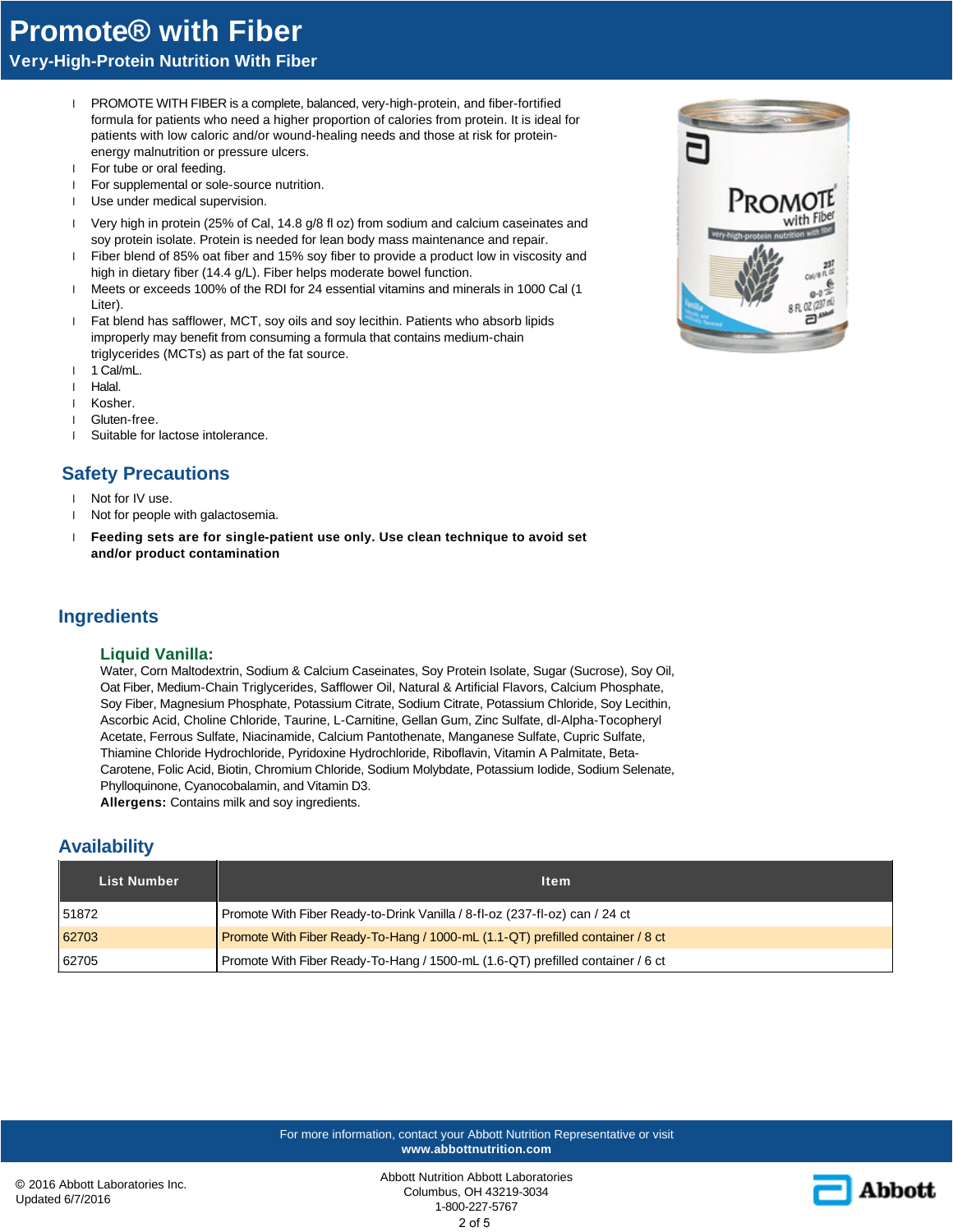# **Promote® with Fiber**

# **Very-High-Protein Nutrition With Fiber**

## **Nutrition Information - Liquid Vanilla**

|                             | 8 fl oz (237 mL)  |                          | 1000 mL (1.1 QT)  |                      | 1500 mL (1.6 QT)   |                      |
|-----------------------------|-------------------|--------------------------|-------------------|----------------------|--------------------|----------------------|
|                             | Value             | $%RDI^*$ /%<br><b>DV</b> | Value             | %RDI /%<br><b>DV</b> | Value              | %RDI /%<br><b>DV</b> |
| Protein, g                  | 14.8              |                          | 62.5              |                      | 93.8               |                      |
| Fat, g                      | 6.7               |                          | 28.2              |                      | 42.4               |                      |
| Carbohydrate, g             | 32.8              |                          | 138.3             |                      | 207.2              |                      |
| Dietary Fiber, g            | 3.4 <sup>†</sup>  |                          | $14.4^{\dagger}$  |                      | $21.6^{\dagger}$   |                      |
| Taurine, mg                 | 36                |                          | 150               |                      | 225                |                      |
| L-Carnitine, mg             | 36                |                          | 150               |                      | 225                |                      |
| Water, g/mL/cc              | 197               |                          | 831               |                      | 1247               |                      |
| Calories                    | 237               |                          | 1000              |                      | 1500               |                      |
| Vitamin A, IU               | $1720^{\ddagger}$ | 34                       | 7250 <sup>‡</sup> | 145                  | 10875 <sup>‡</sup> | 220                  |
| Beta-Carotene, mg           | 0.40              |                          | 1.7               |                      | 2.6                |                      |
| Vitamin D, IU               | 95                | 24                       | 400               | 100                  | 600                | 150                  |
| Vitamin E, IU               | 11                | 37                       | 45                | 150                  | 68                 | 225                  |
| Vitamin K, mcg              | 19                | 24                       | 80                | 100                  | 120                | 150                  |
| Vitamin C, mg               | 81                | 135                      | 340               | 565                  | 510                | 850                  |
| Folic Acid, mcg             | 145               | 36                       | 600               | 150                  | 900                | 225                  |
| Thiamin (Vitamin B1), mg    | 0.54              | 36                       | 2.3               | 155                  | 3.5                | 235                  |
| Riboflavin (Vitamin B2), mg | 0.61              | 36                       | 2.6               | 155                  | 3.9                | 230                  |
| Vitamin B6, mg              | 0.72              | 36                       | 3.0               | 150                  | 4.5                | 225                  |
| Vitamin B12, mcg            | 2.2               | 37                       | 9.0               | 150                  | 14                 | 235                  |
| Niacin, mg                  | 7.2               | 36                       | 30                | 150                  | 45                 | 225                  |
| Choline, mg                 | 145               | Not established          | 600               | Not established      | 900                | Not established      |
| Biotin, mcg                 | 110               | 37                       | 450               | 150                  | 675                | 225                  |
| Pantothenic Acid, mg        | 3.6               | 36                       | 15                | 150                  | 23                 | 230                  |
| Sodium, mg                  | 310               | Not established          | 1300              | Not established      | 1950               | Not established      |
| Sodium, mEq                 | 13.5              |                          | 56.5              |                      | 84.8               |                      |
| Potassium, mg               | 500               | Not established          | 2100              | Not established      | 3150               | Not established      |
| Potassium, mEq              | 12.8              |                          | 53.8              |                      | 80.8               |                      |
| Chloride, mg                | 300               | $\boldsymbol{9}$         | 1260              | 37                   | 1890               | 56                   |
| Chloride, mEq               | 8.5               |                          | 35.6              |                      | 53.4               |                      |
| Calcium, mg                 | 285               | 29                       | 1200              | 120                  | 1800               | 180                  |
| Phosphorus, mg              | 285               | 29                       | 1200              | 120                  | 1800               | 180                  |
| Magnesium, mg               | 95                | 24                       | 400               | 100                  | 600                | 150                  |
| lodine, mcg                 | 36                | 24                       | 150               | 100                  | 225                | 150                  |
| Manganese, mg               | $1.2$             | 60                       | $5.0$             | 250                  | $7.5$              | 375                  |
| Copper, mg                  | 0.48              | 24                       | 2.0               | 100                  | $3.0\,$            | 150                  |
| Zinc, mg                    | 5.7               | 38                       | 24                | 160                  | 36                 | 240                  |
| Iron, mg                    | 4.3               | 24                       | $18\,$            | 100                  | 27                 | 150                  |
| Selenium, mcg               | $17$              | 24                       | $70\,$            | 100                  | 105                | 150                  |

For more information, contact your Abbott Nutrition Representative or visit **www.abbottnutrition.com**

© 2016 Abbott Laboratories Inc. Updated 6/7/2016

Abbott Nutrition Abbott Laboratories Columbus, OH 43219-3034 1-800-227-5767

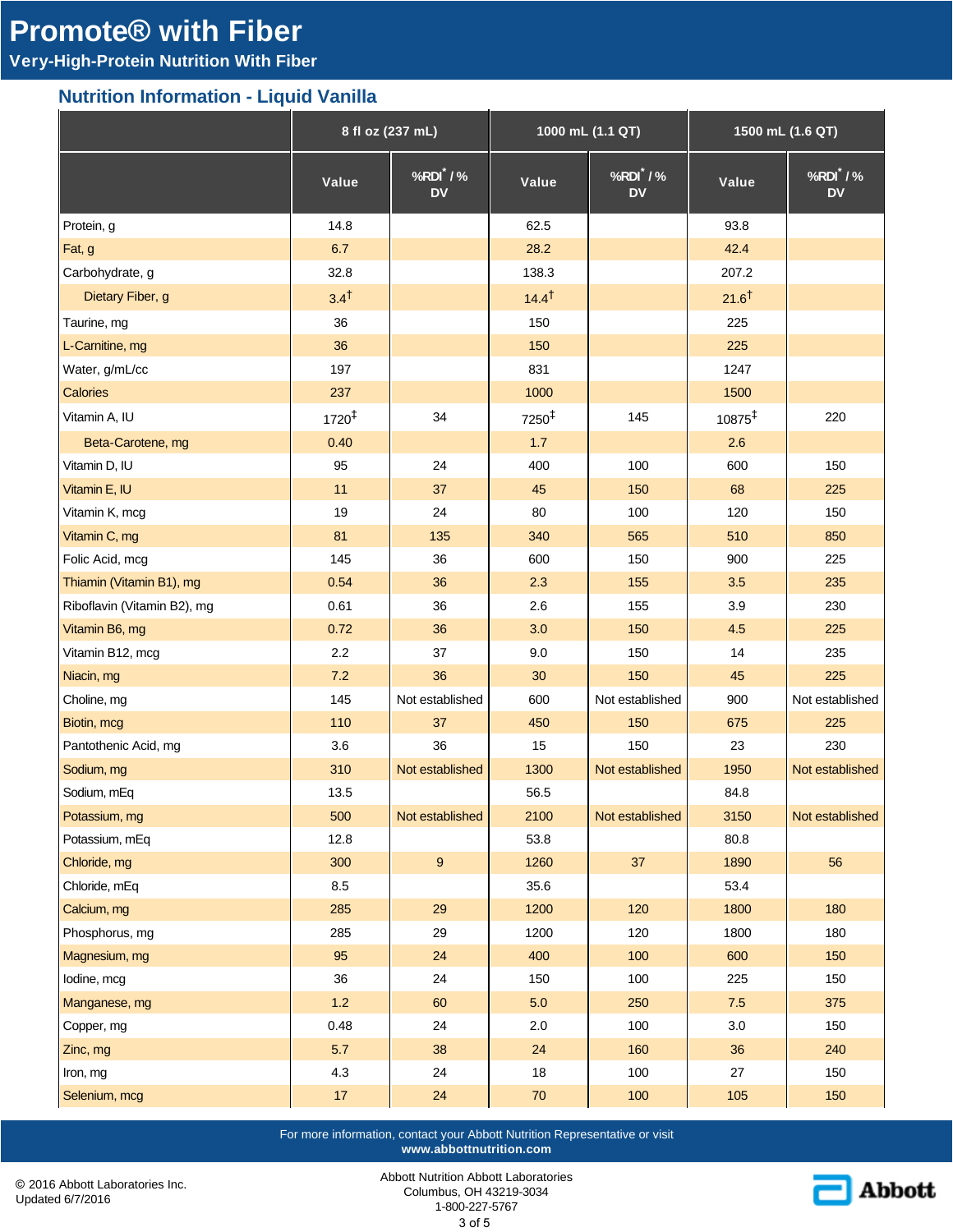# **Promote® with Fiber**

# **Very-High-Protein Nutrition With Fiber**

## **Nutrition Information - Liquid Vanilla**

|                 | 8 fl oz (237 mL) |                                 | 1000 mL (1.1 QT) |                          | 1500 mL (1.6 QT) |                          |
|-----------------|------------------|---------------------------------|------------------|--------------------------|------------------|--------------------------|
|                 | Value            | $%RDI^{\prime}/\%$<br><b>DV</b> | Value            | $%RDI^*$ /%<br><b>DV</b> | Value            | $%RDI^*$ /%<br><b>DV</b> |
| Chromium, mcg   | 29               | 24                              | 120              | 100                      | 180              | 150                      |
| Molybdenum, mcg | 36               | 48                              | 150              | 200                      | 225              | 300                      |

## **Liquid Vanilla Footnotes & References**

#### *Per 8 fl oz (237 mL)*

\*RDI percentages for adults and children 4 or more years of age.

 $\uparrow$ 3.4 g of total dietary fiber from oat and soy fiber.

‡530 IU of vitamin A activity supplied by 0.4 mg of beta-carotene.

#### *Per 1000 mL (1.1 QT)*

RDI percentages for adults and children 4 or more years of age.  $\dagger$ 14.4 g of total dietary fiber from oat and soy fiber. ‡2250 IU of vitamin A activity supplied by 1.7 mg of beta-carotene.

#### *Per 1500 mL (1.6 QT)*

\*RDI percentages for adults and children 4 or more years of age.

 $<sup>†</sup>21.6$  g of total dietary fiber from oat and soy fiber.</sup>

‡3375 IU of vitamin A activity supplied by 2.6 mg of beta-carotene.

## **Preparation**

#### **Instructions for Use: Ready-To-Hang Container**

All liquid medical foods, regardless of type of administration system, require careful handling because they can support microbial growth. Follow these instructions for clean technique and proper setup to reduce the potential for microbial contamination. NOTE: Failure to follow the **Instructions for Use** increases the potential for microbial contamination and reduces hangtime.

- l Pump feeding is recommended; use an 8 Fr or larger tube. If gravity feeding use a 10 Fr or larger tube.
- l Administer product at room temperature.
- l THOROUGHLY wash hands with soap and water before handling container or feeding set.
- l Turn container upside down and SHAKE VIGOROUSLY, using a twisting motion for at least 10 seconds.
- l DO NOT touch any part of the container or feeding set that comes into contact with the formula.
- l When initiating feeding, follow physician's instructions. Adjust flow rate and volume according to patient's condition and tolerance.
- l Additional fluid requirements should be met by giving water between or after feedings or when flushing the tube.
- l Always follow directions for use provided with feeding set.

#### For Use with Enteral Feeding Set:

- 1 Remove the dust cover from the Abbott RTH Safety Screw Cap.
- 1 Remove the dust cover from the safety connector on the feeding set.
- 1 Insert the safety connector into the port on the Abbott RTH Safety Screw Cap, completely pierce foil.
- 1 Turn the safety connector clockwise until it is securely fastened.
- l Close clamp on set before inverting container.
- l Invert container and suspend, using the hanging ring on the bottom of the container.
- l Unless a shorter hang time is specified by the set manufacturer, hang product for up to 48 hours after initial connection when clean technique and only one new set are used. Otherwise hang for no more than 24 hours.

#### For more information, contact your Abbott Nutrition Representative or visit **www.abbottnutrition.com**

Abbott Nutrition Abbott Laboratories Columbus, OH 43219-3034 1-800-227-5767 4 of 5